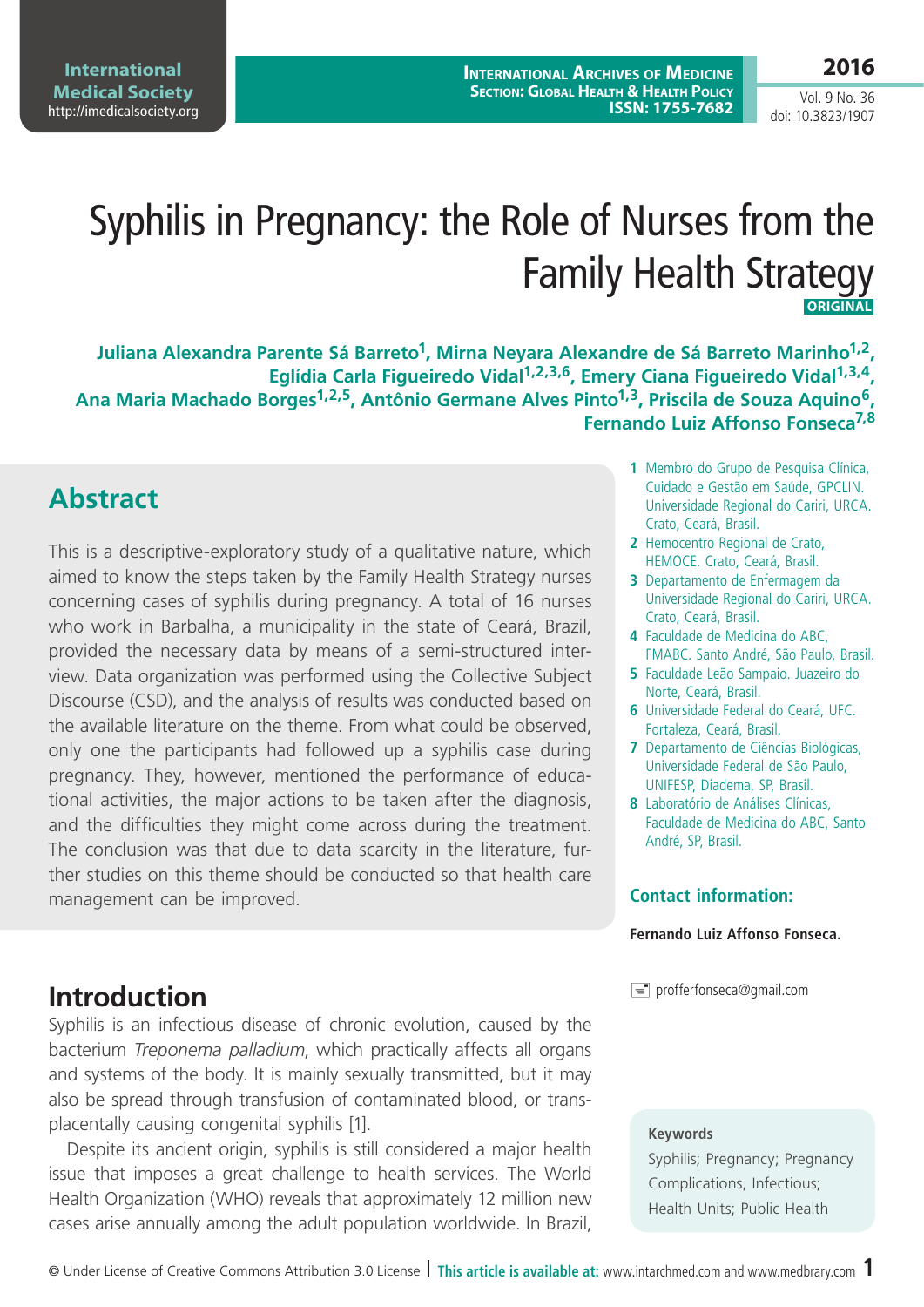Vol. 9 No. 36 doi: 10.3823/1907

**2016**

the average prevalence of the disease in parturients ranges from 1.4-2.8%, with a vertical transmission rate of around 25% [2].

The increase in congenital syphilis cases, along with the severe consequences caused by the disease, highlights the flaws in prenatal care in relation to the control of the infection, especially because the clinical protocol is widely known, with a blood serum screening test for syphilis and a low-cost treatment [3].

The Ministry of Health in Brazil recommends the performance of a non-treponemal test during the first prenatal visit, especially during the first quarter of pregnancy, and a second test close to the 30<sup>th</sup> week of pregnancy [4].

Since 1986, notifications of syphilis in pregnancy and congenital syphilis have become mandatory owing to the alarming rates of prevalence, and they are recorded in the Information System for Notifiable Diseases (SINAN). In the year 2004, a multicentric study carried out in six Brazilian capital cities showed that syphilis in pregnancy had a prevalence rate of 1.9%, and this rate increased to 3.6% among women with sexually transmitted infections (STIs) [4].

In a study performed in 2004, a 1.6% prevalence of the infection in pregnant women was estimated, representing approximately 50,000 parturients with active syphilis. The same study also estimated that there were around 15,000 children being born with congenital syphilis, a disease that has one of the highest transmission rates during the pregnancychildbirth cycle [5].

Regarding related issues, congenital syphilis may cause not only lesions in many bones and extremities (usually with symmetric distribution), but also hepatosplenomegaly, low birth weight, pneumonia, hyperbilirubinemia, limbs paralysis and Central Nervous System (CNS) abnormalities [6].

The incidence and sequelae of congenital syphilis are directly related to the quality of prenatal care; therefore, based on this fact, the Ministry of Health has been taking actions to eradicate congenital syphilis from the country, like the *"Projeto Nascer Maternidades"*, implemented in 2002 by the *Sistema Único de Saúde* (Unified Health System), better known by the acronym SUS [7]. The project guidelines establish that the Venereal Disease Research Laboratory test (VDRL) should be performed in all parturients that do not confirm the negative serological results for syphilis, and that prophylactic and/or therapeutic measures should be taken in the event of a positive outcome.

Health professionals who work at Primary Healthcare Units, nurses included, play an important role in this context due to their interaction and follow up with the parturient during prenatal care period.

Health promotion actions that aim to ensure the integrity of primary healthcare are of utmost importance. Therefore, all professionals involved in this process can be aware of all the steps that involve detection, diagnosis and treatment of syphilis, which will support their actions and strategies [8].

A study with professionals that are in charge of prenatal visits at SUS in Rio de Janeiro aimed to analyze their knowledge, attitudes and practices in relation to the management of syphilis during pregnancy. Results showed that a great number of the professionals had participated in some sort of training on the theme, and that they had the right knowledge about syphilis transmission; however, many of them did not know about the epidemiological situation of congenital syphilis in the country or even in the municipality where they work. Moreover, the study also revealed the difficulties these professionals face to introduce the topic to the patients and their partners [8].

Taking into consideration the aspects here exposed, the interest to perform the current study came to the author when, during her graduation internship, she had to assist a pregnant patient with syphilis.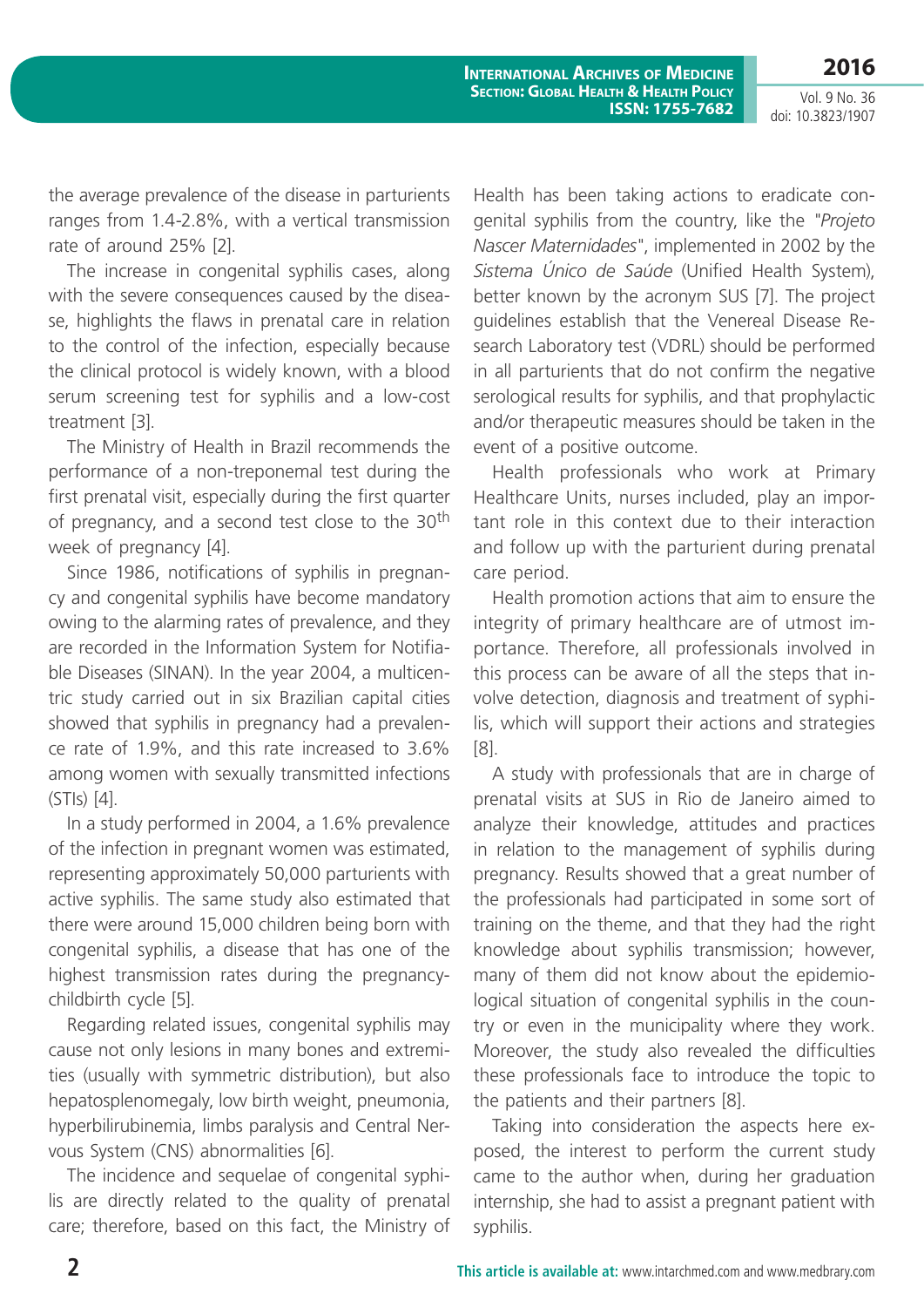Vol. 9 No. 36 doi: 10.3823/1907

According to this perspective, the aim of this study is to identify the actions of nurses from the Family Health Strategy in regard to syphilis during pregnancy.

### **Method**

This is a descriptive-exploratory study of a qualitative nature. The study took place at Family Primary Healthcare Units in Barbalha, a municipality in the state of Ceará, Brazil. Barbalha has a total of 23 of these centers located in urban and rural areas. Data collection occurred over the months of June and July, 2012.

The study population was pooled from Family Health Strategy (FHS) healthcare professionals, totaling 23 nurses from the above mentioned municipality. The following inclusion criteria was adopted for recruitment: nurses who were working in the area over a period of six months or longer due to the closer proximity to the scenario and the probable greater knowledge on the subject; those who were at the units when data were collected and who accepted to participate. Among the 23 nurses, 16 were included in the study and 07 did not comply with the established parameters of inclusion: 01 was on maternity leave, 04 were on vacation, and 02 did not meet the 6-month experience criterion.

The technique employed for data collection was a semi-structured interview, which included questions on the participation of nurses in the FHS program in regard to syphilis during pregnancy.

In order to register all the information supplied, all the answers were recorded and then transcribed for further analysis.

The organization and the descriptive analysis of the data were made through the Collective Subject Discourse (CSD), which consists of the organization and tabulation of qualitative data of oral nature obtained from statements, newspaper and weekly magazine articles or papers. The central ideas are extracted as well as the anchors and their corresponding key expressions [9]. The analysis of the results was based on the available literature on the theme.

The study followed the guidelines established in Resolution no. 196/96 [10], which regulated trials involving human subjects at the time this study was conducted. The study was approved by the Research Ethics Committee from the Universidade Regional do Cariri (URCA), in Crato (CE, Brazil) under the number 60/2010.

# **Results and Discussion**

Nine out of the sixteen interviewed nurses were females, and the ages of all professionals ranged from 22 to 44 years. Twelve nurses had graduated from college at least two years prior to the beginning of the current study, and only two professionals had completed their studies in a period less than two years. As to specializations, Collective Health was the most often mentioned area. Concerning experience in family health strategy, eleven nurses had two or more years of practice.

By means of the recorded answers from the participants, three central ideas came up and organized by the CSD.

#### **Central Idea 1. Interventions performed by the nurse after the pregnant patient is diagnosed with syphilis**

*I've never had a case of syphilis in pregnant patients. If I did, I would enter the information into the patient's medical record, give her orientation on the disease, order VDRL testing for this patient's partner and children, and refer her to a high-risk prenatal doctor. Then both the doctor and I would simultaneously follow up the patient. In case the partner did not have the disease, I would see that he would not get infected. I would also notify the Municipality Department of Health through SINAN.*

CSD A.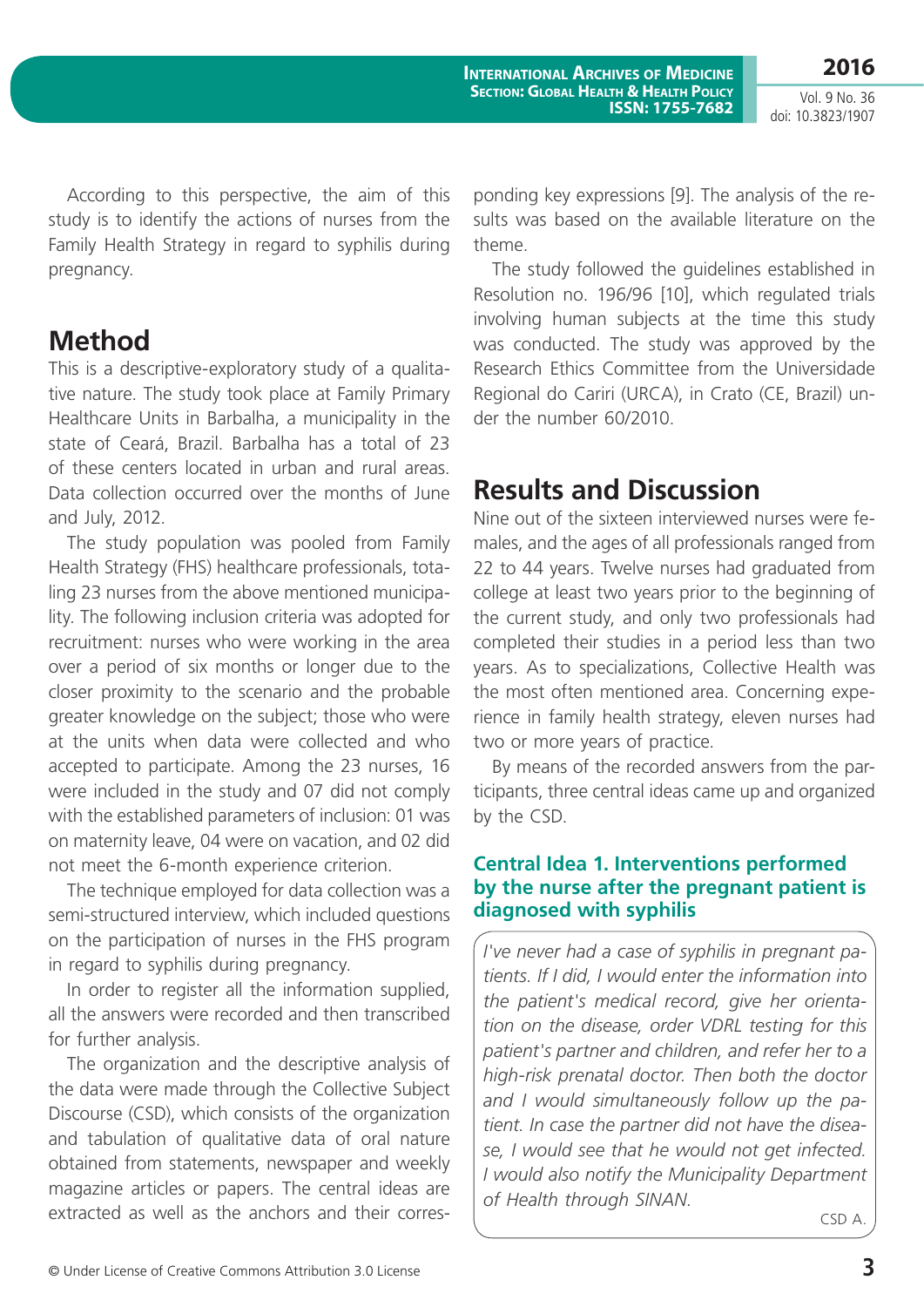**International Archives of Medicine Section: Global Health & Health Policy ISSN: 1755-7682**

Vol. 9 No. 36 doi: 10.3823/1907

**2016**

*In the unit I work at there was once a case of syphilis in pregnancy. The doctor from the Primary Healthcare Unit referred the patient to the high-risk prenatal care center, repeated the test and prescribed the medication. She had 3 monthly prenatal visits, one with me, one with the FHS doctor, and the other with a high-risk prenatal doctor.*

CSD B.

#### **Central Idea 2. Difficulties nurses usually find in relation to syphilis in pregnancy**

*Maybe the difficulties are associated with the low adherence to the treatment from the patient's and her partner's parts, the obstacles to the access to the high-risk prenatal care center, the lack of interaction between nurses and doctors from PHU, the lack of a protocol that supports nursing assistance to pregnant women with syphilis.*

CSD A.

*I had no difficulties in relation to the only case of syphilis in pregnancy I had. Both the patient and her partner adhered to the treatment, and the patient was followed up by me, a doctor from the PHU, and a high-risk prenatal doctor. As a result, the baby was not born with congenital syphilis.* CSD B.

#### **Central Idea 3. Educational strategies performed by nurses regarding syphilis during pregnancy**

*When it comes to educational strategies, I deliver lectures on health education, instruct patients during their visits, work together with educational institutions, have a differentiated approach with adolescents, gather patients in rounds of conversation, make use of information booklets, and seek for other professionals' advice.*

CSD A.

Central idea 1 shows a reduced number of syphilis cases in pregnancy in the studied scenario, a reality that was also revealed in a study conducted at Dr. Miguel Riet Corrêa Jr. University Hospital, from the Universidade Federal do Rio Grande, in the state of Rio Grande do Sul. Among the 611 pregnant patients who had their regular prenatal checkups, 567 were serologically tested for syphilis and only 3 tested positive [11].

Concerning the interventions performed by nurses after the first diagnosis of a pregnant patient with syphilis, they reported that they would refer her to a doctor and order VDRL testing for the patient's partner.

Therefore, despite the inadequate protocol for medical assistance, the pregnant patient does not miss the opportunity to be treated. Moreover, it is known that in municipalities where prenatal checkups are not performed by doctors, it is the nurse that refers the patient straight to the specialized service.

As to the performance of VDRL tests in the partner, the involvement of the professional in charge of the patient's follow-up is of utmost importance since reinfection may occur once he tests positive for the disease.

A study with 102 professionals from primary healthcare revealed that nearly half of the participants did not have an adequate conduct regarding patients' partners. In such cases, it was the pregnant patient who informed her companion about the need for VDRL testing and gave him orientation on the treatment [12]. Therefore, the screening and control of partners, so that they can undergo the treatment in the event of the disease and do not suffer from its consequences, are steps of significant relevance [13].

Notification of such cases to SINAN is mandatory and highly recommended for the follow up of patients by the Ministry of Health. Interestingly, a study shows that only 8.2% of nurses state that syphilis during pregnancy and congenital syphilis are not diseases of mandatory notification [12].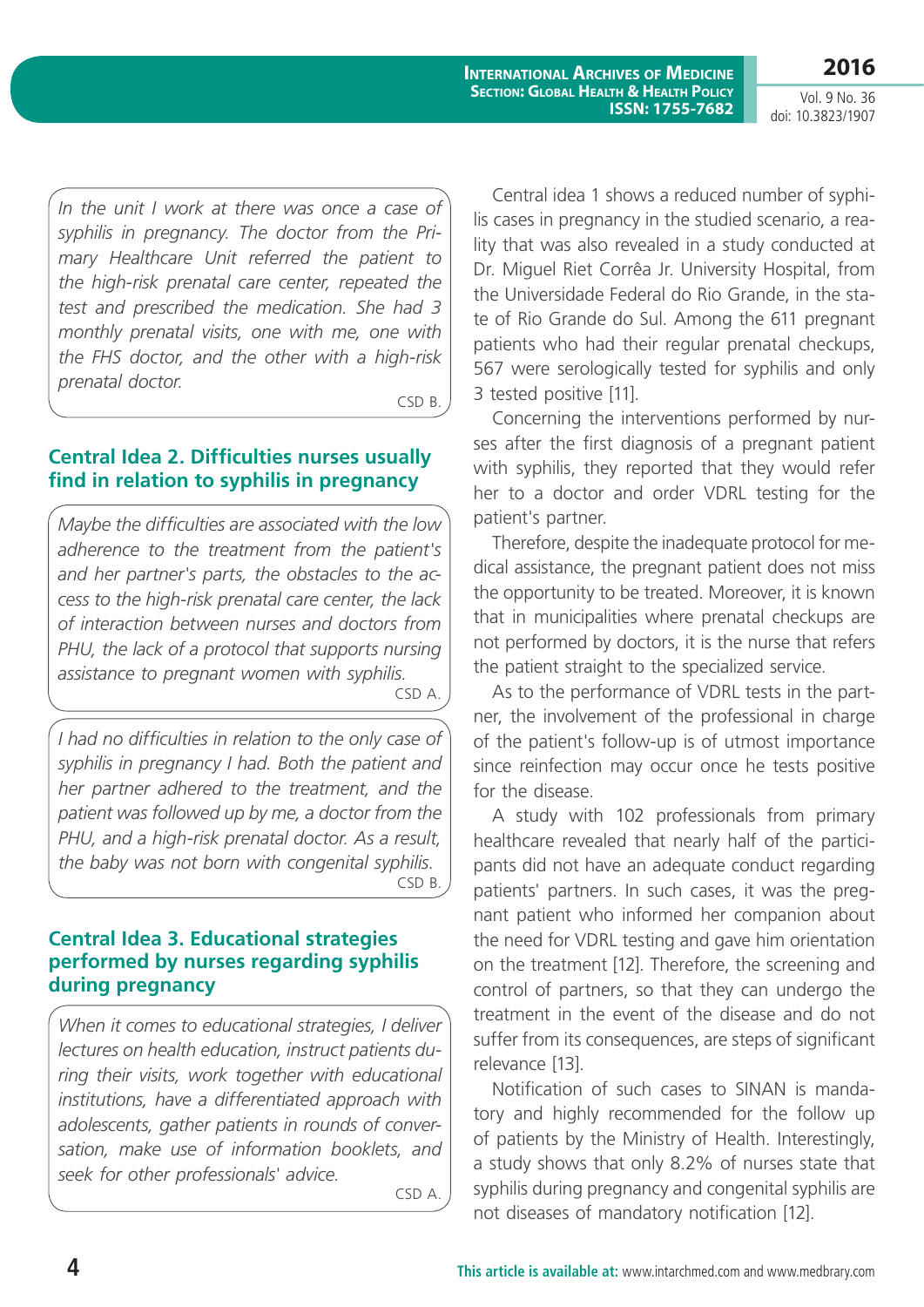**2016** Vol. 9 No. 36

doi: 10.3823/1907

VDRL testing is recommended to the other children from infected mothers, a practice of extreme importance since 50% of newborns from untreated or improperly treated VDRL positive mothers do not manifest the symptoms of syphilis [14].

In relation to the steps to be followed once the patient tests positive, the health professionals reported that information on the disease is provided to all patients, an action that helps in the fight against syphilis reinfection during pregnancy and congenital syphilis. In this scenario, patients can also supply this information to their community.

On the other hand, a study involving 46 pregnant women with syphilis revealed an absence of actions when it came to counseling on the disease and the importance of the use of condoms, indicating that the quality and effectiveness of prenatal care for the reduction of the vertical transmission was low since 16 newborns were diagnosed with congenital syphilis [15].

It was quite clear in the reports that nurse professionals simultaneously followed up patients in a high-risk prenatal condition, and that counterreferral is of extreme importance along with multidisciplinary assistance. Under this perspective, the expertise of each category of professionals, doctors and nurses, is unique and irreplaceable. In compliance with the Ministry of Health, prenatal care must be provided by a multiprofessional health care team [18]; therefore, such professionals should team up, and not only guide but also support patients in their complaints, doubts and decisions.

Central idea 2, which came up from the difficulties found by the participants in the current study, highlights the fact that the reluctance of partners to adhere to therapy has proven a hindrance to the treatment of syphilitic pregnant patients. In a study performed with 1500 parturients , it was observed that among those who tested positive for VDRL, only 50% convinced the partner to participate in prenatal care and be guided on the treatment of syphilis; an even smaller rate of patients managed to have the partner tested, but not all of them agreed to be treated [13].

Another study on the epidemiology of syphilis in pregnancy showed that only 24.1% of the patients reported that their partners had been treated, 65.5% informed that their partners were not treated and 10.3% were not able to provide the information [16]. Among the 14 treated cases, only 6 completed the treatment, representing 10.3% of the total sample.

Another barrier professionals have to overcome in the treatment of pregnant patients with syphilis is the difficulty found in making the patient herself adhere to the therapy. A study revealed the following results: 63.6% of the pregnant patients with syphilis properly completed the treatment program; 9.1% did not undergo any kind of treatment; 27.3% inadequately went through the treatment program, an alarming situation since the cure directly depends on proper care [17]. Still within this context, syphilis vertical transmission rate ranges from 30% to 100%, depending on the stage of the disease and the fetus exposition to the bacterium [18], thus confirming the high transmission rate of the infection.

The lack of interaction between nurses and doctors from the PHU, with a resultant harm to the treatment of syphilitic pregnant patients, also came up in the statements. Nurses should understand the peculiarities of each pregnant patient and team up with other professionals to develop actions that provide interdisciplinary assistance.

The unavailability of a protocol for nursing conduct in the event of syphilis during pregnancy in the municipality was also mentioned as one of the difficulties. In such case, the standardization of procedures and the guarantee of a better assistance become compromised. Nursing practice concerning the administration of medications in public health and the request for complementary exams are endorsed by law enforcement (Act No. 7498/1986 [19] and Decree No. 94406/1987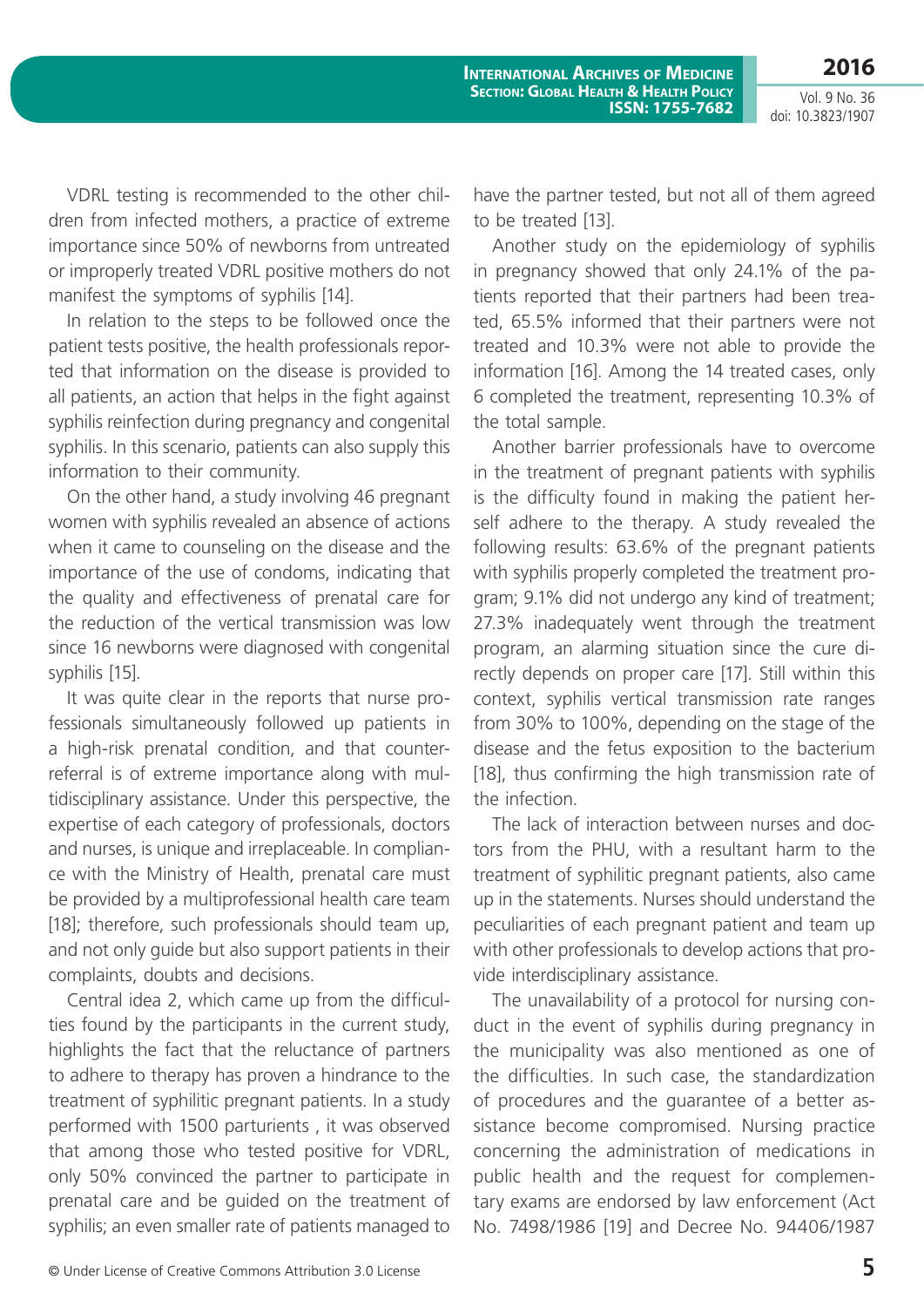**2016**

Vol. 9 No. 36 doi: 10.3823/1907

[20]) concerning professional practice in nursing. Ordinance No. 2488/2011 [21] establishes that in primary healthcare it is the nurse's role to carry out nursing appointments, procedures and group activities as well as order complementary exams, prescribe medications and, whenever needed, refer the patient to other services. Therefore, the non-compliance of the legal provision not only hinders a nurse's autonomy but also assistance to the general population. Nevertheless, the Ministry of Health recommends that the nurse should not conduct high-risk prenatal follow-ups alone [14].

Central idea 3 shows that nurses try to perform their educational activities through traditional strategies. Therefore, the incorporation of new educational technologies, which go beyond health educational activities based on targeted actions are made necessary. The idea also reveals that nurses cannot identify the needs and expectations of the participants involved in the process [22].

The statements also suggested partnerships with schools so that the theme can be exposed. School environment is unique for the acquisition of knowledge and skills, and the aim would be an attempt to establish a change in habits of children and adolescents [22].

The support supplied by other professionals in educational strategies was also mentioned, showing that the combined efforts of the health professionals involved are important for the success of the actions with pregnant women. Thus, such patients may coach family members by supplying them with preventive information and play an important role in the acquisition and maintenance of positive habits in the family [23].

# **Final Considerations**

Regarding the subject here studied, it can be observed that the information supplied by the professionals reflect the reality of their practices. The findings allow for some considerations on the role of the nurse in the specific process of following up the pregnant woman.

By mentioning that they never followed up cases of syphilis during pregnancy in the units where they work, these professionals corroborate some hypotheses, like for example the high effectiveness of the health educational strategies regarding the fight against STIs and/or the poor quality of laboratory test analyses with false negative results.

Through statements given by the professionals it could be observed that despite their little experience with pregnant patients with syphilis, they mentioned the main steps to be taken after the diagnosis: enter the information into the patient's medical record; give orientation on the disease, which includes the risk of congenital syphilis; explain the consequences of syphilis and how to prevent transmission to their partners; ask partners and children to undergo a VDRL test; refer the patient to a doctor from the unit in the high-risk prenatal care unit and simultaneously follow her up; notify the Municipality Department of Health through SINAN.

Regarding the difficulties found during the treatment, it was revealed that these were detected among patients and their partners, health professionals and even in the health system itself. Low adherence to the treatment in patients and their partners, the lack of interaction between nurses and doctors from the PHU and the lack of a protocol that supports nursing assistance to pregnant women with syphilis were hindering factors mentioned by the interviewees.

However, it is important to point out that one of the study participants reported no difficulties in the treatment of a pregnant patient diagnosed with syphilis owing to the fact she and her partner adhered to the therapy and the woman was monthly followed up by the nurse, the PHU doctor and a high-risk prenatal doctor. Interestingly, this was the only study participant who assisted a pregnant patient with syphilis in the FHS unit where the professional worked.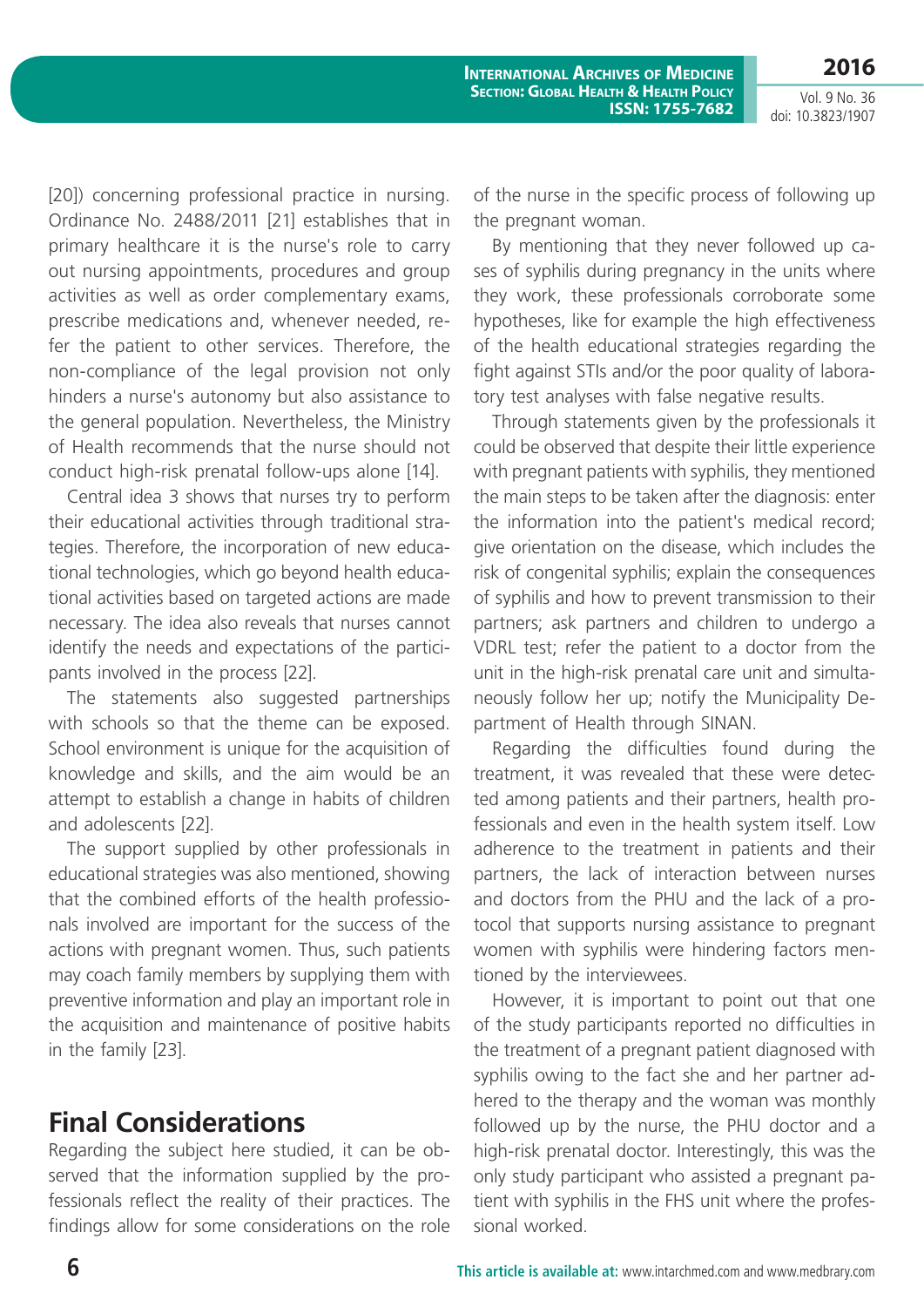**International Archives of Medicine Section: Global Health & Health Policy ISSN: 1755-7682**

Vol. 9 No. 36 doi: 10.3823/1907

**2016**

When it came to the educational strategies applied, participants mentioned giving lectures, instructing patients during their visits, establishing partnerships with educational institutions, approaching adolescents distinguishably, gathering patients in rounds of conversation, making use of information booklets and seeking for other professionals' advice. The statements showed the important role the nurse plays in regard to sparking the patient's attention to the pathology by showing her the consequences implied once the treatment is not carried out and the co-responsibility for the actions taken.

The lack of a protocol that supports nursing assistance to pregnant women with syphilis limits the professional's activities; moreover, the absence of interaction with doctors from the PHU and the poor interactivity among professionals compromise the interdisciplinarity of concepts and practices.

Differently from what was here proposed, the studies on which this research was based referred to quantitative approaches only due to the scarcity of literature on the theme; therefore, the quality of the analysis was partially compromised.

Last but not least, it was also the aim of this study to stimulate nursing students and nurses to think over the importance of these strategies and the possible ways to improve post-diagnostic actions as well as to try to find solutions for the difficulties here exposed by means of the performance of other studies on the theme.

# **References**

- **1.** Cavalcante AES, Silva MAM, Rodrigues ARM, Netto JJM, Moreira ACA, Goyanna NF. Diagnóstico e tratamento da sífilis: uma investigação com mulheres assistidas na atenção básica em Sobral, Ceará. DST - J bras Doenças Sex Transm. 2012; 24(4): 239-45.
- **2.** Magalhães DMS; Kawaguchi IAL; Dias A; Calderon IMP. Sífilis materna e congênita: ainda um desafio. Cad. Saúde Pública, Rio de Janeiro, 29(6): 1109-1120, jun, 2013
- **3.** Amaral E. Sífilis na gravidez e óbito fetal: de volta para o futuro. Rev Bras Ginecol Obstet. 2012; 34(2): 52-5
- **4.** Ministério da Saúde (BR). Manual de controle das doenças sexualmente transmissíveis. 4ª. ed. Brasília: Ministério da Saúde; 2006.
- **5.** Ministério da Saúde (BR). Coordenação de Doenças Sexualmente Transmissíveis e Aids. Sífilis: Estratégias para Diagnóstico no Brasil. Brasília (DF): MS; 2010.
- **6.** Silva SFM, Prebianchi PA, Dias CF, Akel Júnior NA, Dalvi LG, Frauches DO. Alterações ósseas em lactentes com sífilis congênita. DST - J bras Doenças Sex Transm. 2009: 21(4): 175-9.
- **7.** Ministério da Saúde (BR). Secretaria de Políticas de Saúde. Coordenação Nacional de DST/HIV/AIDS, Áreas Técnicas de Saúde da Mulher e Nutrição. Manual para Oficina de Capacitação Projeto Nascer-Maternidades. Brasília: Ministério da Saúde; 2002.
- **8.** Domingues RMSM, Lauria LM, Saraceni V, Leal MC. Manejo da sífilis na gestação: conhecimentos, práticas e atitudes dos profissionais pré-natalistas da rede SUS do município do Rio de Janeiro. Ciênc. saúde coletiva: 2013; 18(5): 1341-51.
- **9.** Lefèvre F, Lefèvre AMC. Princípios básicos e conceitos fundamentais do discurso do sujeito coletivo. 2ª ed. Caxias do Sul: Educs; 2005. O discurso do sujeito coletivo: um novo enfoque em pesquisa qualitativa; desdobramentos. p. 15-35.
- **10.** Ministério da Saúde (BR). Conselho Nacional de Saúde, Comissão Nacional de Ética em Pesquisa. Resolução N° 196 de 10 de Outubro de 1996: aprova as diretrizes e normas regulamentadoras de pesquisas envolvendo seres humanos. Brasília: Ministério da Saúde; 1996.
- **11.** Baumgarten VZ, Longhi K, Bianchi MS, Gonçalves CV. Perfil sorológico das gestantes atendidas no pré-natal de um hospital universitário no sul do Brasil. Vittalle: 2011; 23(1): 67-74.
- **12.** Lima NBG, Araújo MAL, Silva DMA, Melo SP. Conhecimento dos enfermeiros acerca do manejo da gestante com exame de VDRL reagente. DST - J bras Doenças Sex Transm. 2011; 23(4): 188-93.
- **13.** Oliveira DR, Figueiredo MSN. Abordagem conceitual sobre a sífilis na gestação e o tratamento de parceiros sexuais. Enferm em Foco. 2011; 2(2): 108-111.